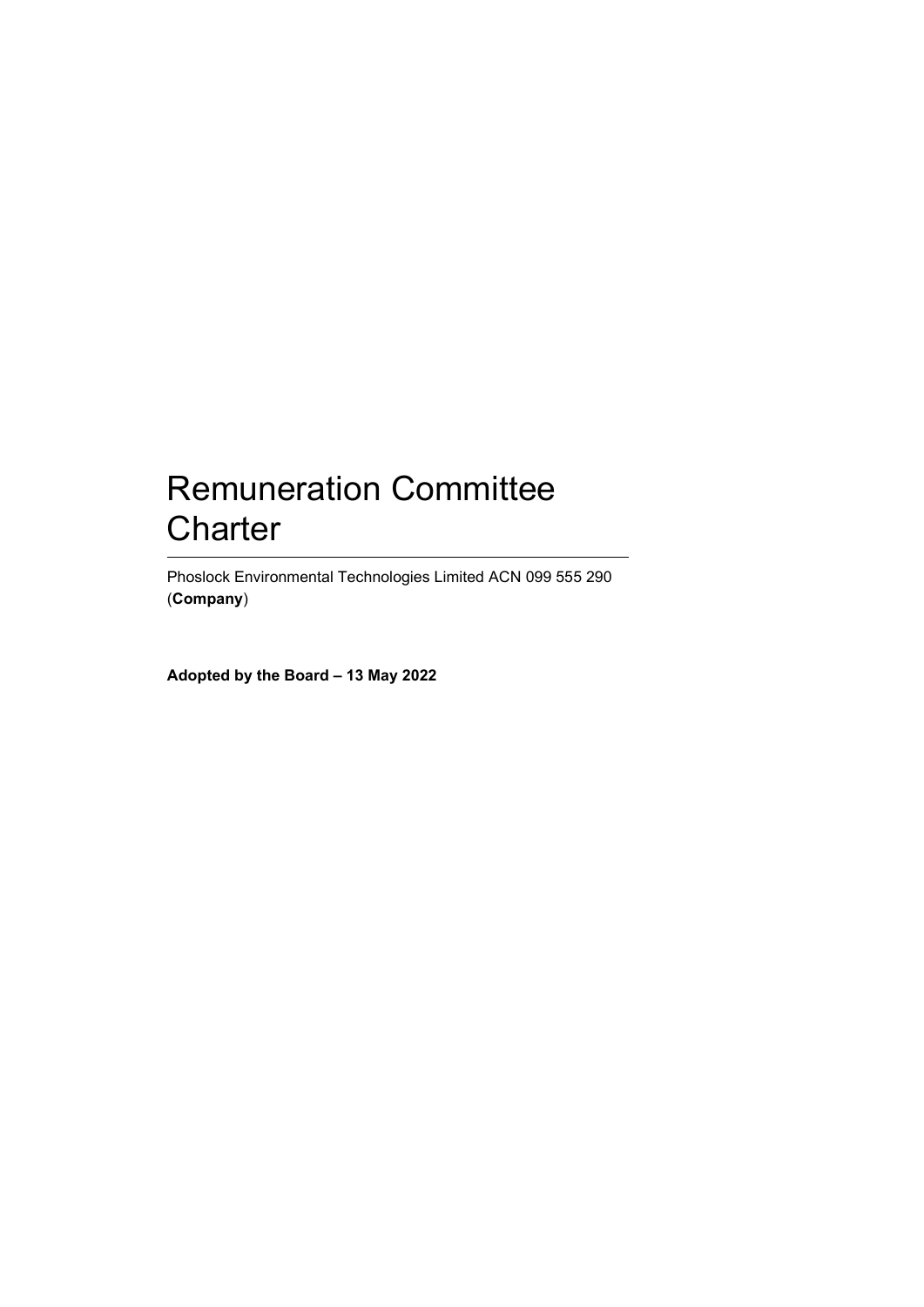## **1 Introduction**

- 1.1 This Charter governs the composition, membership, roles and responsibilities of the remuneration committee (**Committee**) of Phoslock Environmental Technologies Limited ACN 099 555 290 (**Company**).
- 1.2 The operation of the Committee is also governed, where applicable, by the constitution of the Company (**Constitution**).

### **2 Objectives**

- 2.1 The purpose of the Committee is to provide advice, recommendations and assistance to the board of directors of the Company (**Board**) in fulfilling its corporate governance and oversight responsibilities by:
	- (1) putting in place remuneration policies which are designed to attract and retain senior managers and directors with the expertise to enhance the performance and growth of the Company;
	- (2) putting in place remuneration policies that clearly distinguish the structure of non-executive directors' remuneration from that of executive directors and senior executives; and
	- (3) ensuring that the level and composition of remuneration packages are fair, reasonable and adequate and, in the case of executive directors and senior managers, display a clear relationship between the performance of the individual and the performance of the Company.
- 2.2 The Committee should ensure that the Board is provided with sufficient information to ensure informed decision making with respect to the remuneration of executive directors and senior management.
- 2.3 The Committee does not have the power or authority to make a decision in the Board's name or on its behalf.
- 2.4 Ultimate responsibility for the Company's remuneration policies and the level and composition of remuneration rests with the full Board, notwithstanding the establishment of the Committee.

### **3 Composition**

### 3.1 **Members**

- (1) The Committee must have a minimum of 3 members, with a majority of members being independent directors. The Committee should be chaired by an independent director. If not, all necessary disclosures should be made
- (2) The members of the Committee will be appointed and removed by the Board.

### 3.2 **Expertise**

Members of the Committee should have an appropriate level of understanding of:

(1) the principles of corporate governance, including knowledge of the Australian Securities Exchange (**ASX**) Corporate Governance Council's Principles and Recommendations (**Recommendations**);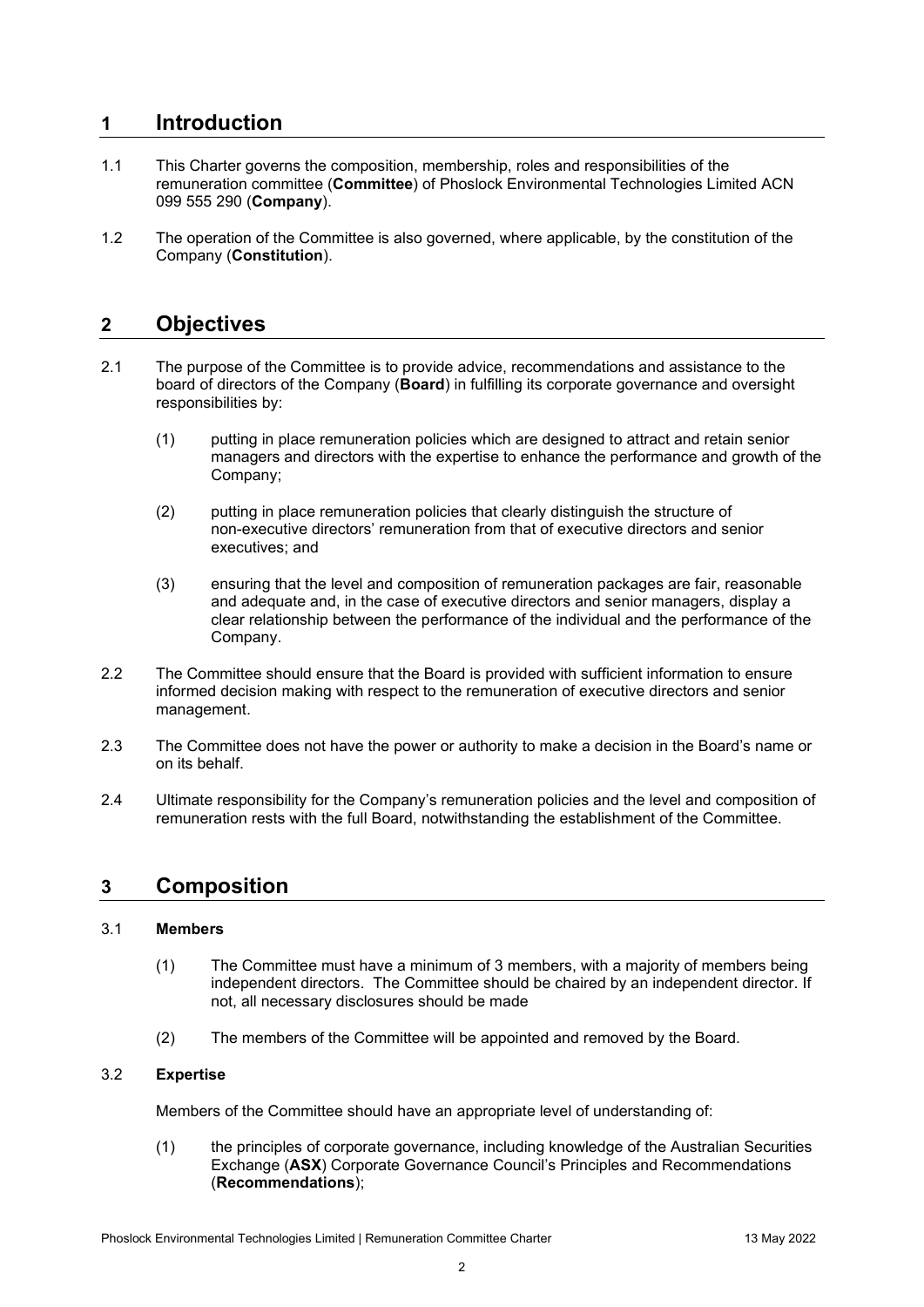- (2) the Company's businesses and organisation structure;
- (3) the functions of the Board and the various roles and responsibilities of directors and other key executive positions;
- (4) Company management, at a senior management level;
- (5) the disclosure requirements under the *Corporations Act 2001* (Cth) and the ASX Listing Rules in respect to executive and director remuneration; and
- (6) the complexities involved in negotiating and determining executive remuneration packages.

### 3.3 **Chair and Secretary**

- (1) The Committee should be chaired by an independent director (**Chair**).
- (2) The Company secretary will act as secretary of the Committee (**Secretary**) unless determined otherwise by the Board.

#### 3.4 **Liaison**

The principal liaison between senior executives (including senior and key officers of the company) (**Senior Executives**) and the Committee will be the Secretary.

### 3.5 **Privacy**

The Committee recognises that all personal information provided to members of the Committee is subject to the *Privacy Act 1988 (Cth)* and any privacy policy of the Company.

### **4 Meetings**

### 4.1 **Frequency**

- (1) The Committee will meet as frequently as required but must, at a minimum, meet twice per year.
- (2) The Secretary must call a meeting of the Committee if requested to do so by any member of the Committee or any member of the Board.

#### 4.2 **Agenda and notice**

The Secretary will be responsible, in conjunction with the Chair, for drawing up the agenda (supported by any necessary explanatory documentation) and circulating it to Committee members prior to each meeting.

The Secretary must notify members of the Committee of the date, time and location of Committee meetings as far in advance as reasonably possible.

### 4.3 **Quorum**

A quorum for Committee meetings will be at least 2 members. One of the members of the quorum must be an independent director.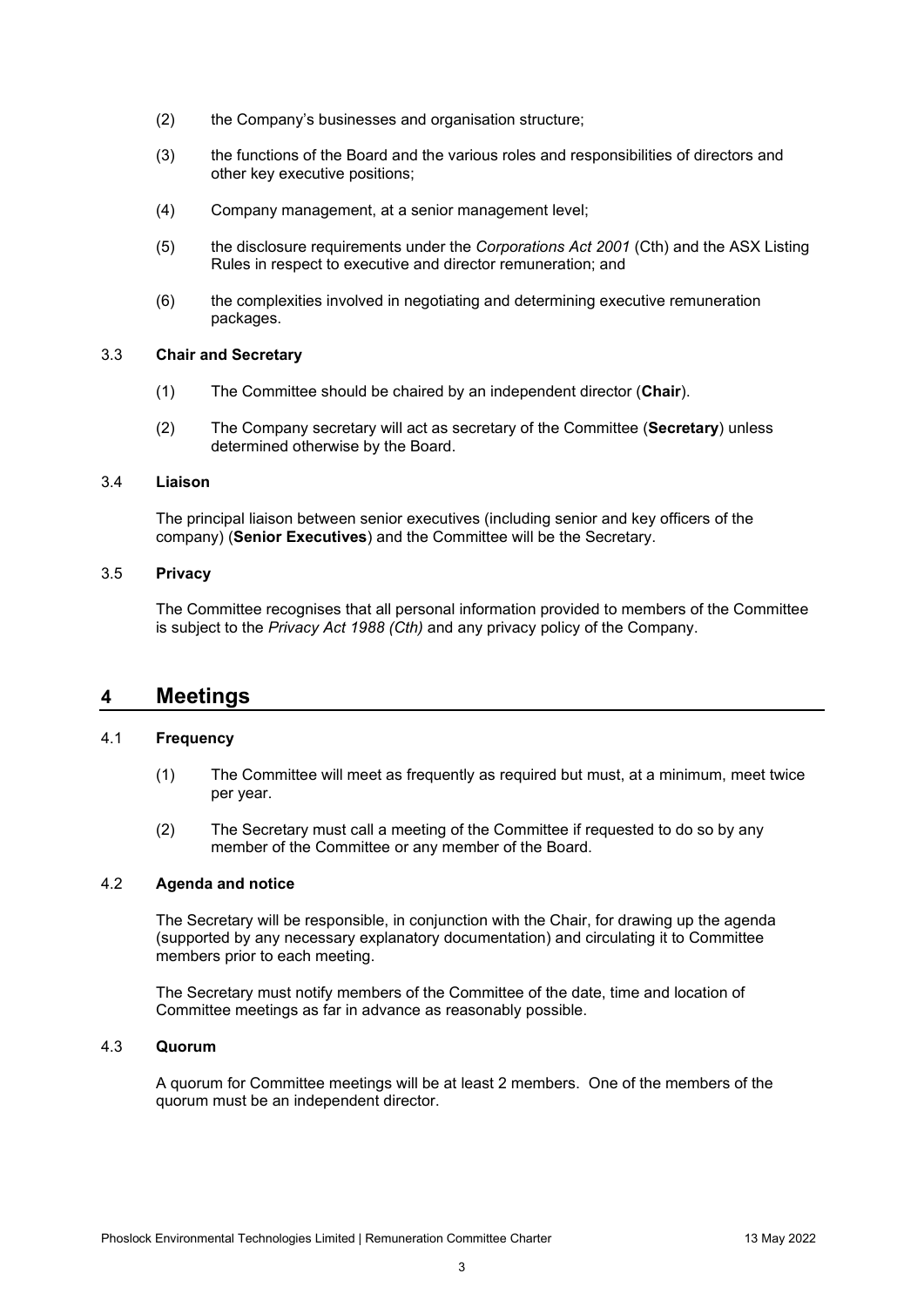#### 4.4 **Minutes**

The Secretary is responsible for taking minutes of each meeting and distributing them to Committee members as soon as reasonably practicable after the close of the meeting.

#### 4.5 **Attendance**

The Committee may invite any person to attend part or all of any meeting of the Committee as it considers appropriate.

Voting at Committee meetings is restricted to Committee members. Any member of the Board may attend a meeting on request.

### **5 Objectivity**

- 5.1 The Committee has the right to seek internal and external advice when it considers such advice necessary in order to fulfil its responsibilities.
- 5.2 Senior Executives must supply the Committee with information in a form, timeframe and of a quality that will enable the Committee to effectively discharge its duties.
- 5.3 The Committee must ensure that it obtains sufficient information to enable it to make informed decisions with respect to the advice and recommendations it provides to the Board.
- 5.4 A member of the Committee is not entitled to be present at a Committee meeting, nor give advice or recommendations to the Board, regarding:
	- (1) the level or composition of his or her remuneration; and
	- (2) the evaluation of his or her performance as a director of the Company.
- 5.5 The Committee may seek input from individuals on remuneration policies, but no individual should be directly involved in deciding their own remuneration.

### **6 Responsibilities of the Committee**

#### 6.1 **Executive remuneration policy**

- (1) The Committee is responsible for providing the Board with advice and recommendations regarding the ongoing development of an executive and senior executive remuneration policy that:
	- (a) is designed to attract, maintain and motivate directors and Senior Executives with the aim of enhancing the performance and long-term growth of the Company; and
	- (b) clearly sets out the relationship between the individual's performance and remuneration.
- (2) The Committee must review the remuneration policy and other relevant polices on an ongoing basis and recommend any necessary changes to the Board.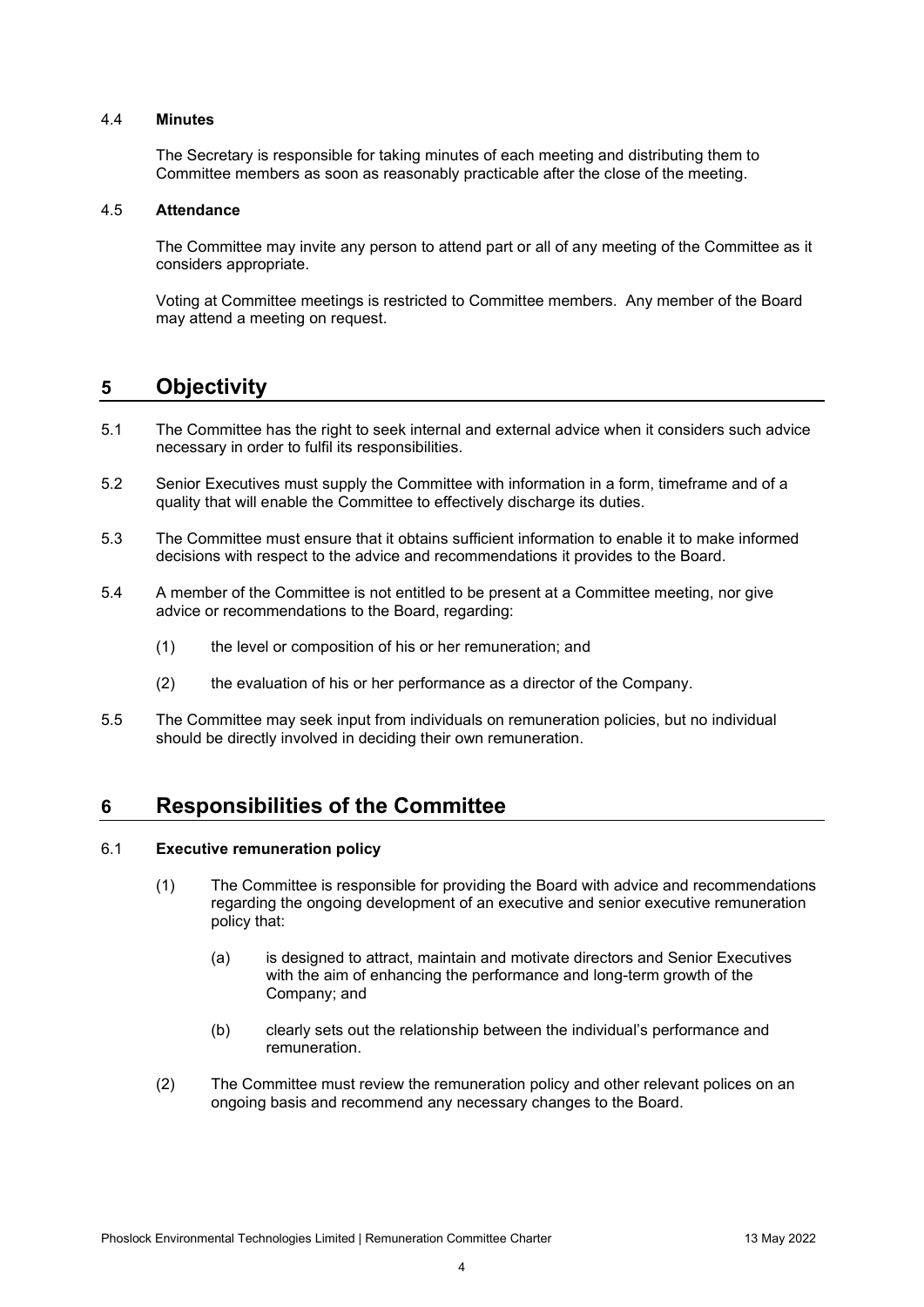### **7 Executive remuneration packages**

- (1) The Committee is responsible for reviewing and providing recommendations to the Board with respect to the remuneration packages of Senior Executives and executive directors.
- (2) The Committee must ensure that the remuneration packages of senior management and executive directors:
	- (a) display a balance between fixed and incentive pay which is tailored to the Company's short and long-term performance objectives appropriate to the Company's circumstances and goals;
	- (b) provide for a link between rewards and the performance of the Company and individual; and
	- (c) are consistent with the Company's remuneration policy and any other relevant Company policies.
- (3) The fixed component of each executive remuneration package should be reasonable and fair, taking into account:
	- (a) the core performance requirements and expectations of the individual;
	- (b) the Company's legal and industrial obligations and labour market conditions; and
	- (c) the scale of the business.
- (4) The performance-based component of each executive remuneration package must be clearly linked to specified performance targets.
- (5) The Committee must ensure that, where applicable, any payments of equity-based remuneration are made in accordance with the Company's Constitution and any thresholds approved by the Company's shareholders. Committee members must be aware at all times of the limitations of equity-based remuneration. The terms of such schemes should clearly prohibit entering into transactions or arrangements which limit the economic risk of participating in unvested entitlements under these schemes. The exercise of any entitlements under these schemes should be timed to coincide with any trading windows under the Company's securities trading policy.
- (6) The Committee is also responsible for advising and providing recommendations to the Board with respect to executive superannuation arrangements.

### 7.2 **Incentive schemes**

- (1) The Committee is responsible for reviewing and providing recommendations to the Board with respect to:
	- (a) the Company's policies with respect to incentive schemes; and
	- (b) the incentive schemes of Senior Executives and executive directors.
- (2) The Committee will assist the Board in the development of appropriate benchmarks for use in designing incentive schemes. Incentive schemes should be designed around appropriate performance benchmarks that measure relative performance and provide rewards for materially improved company performance.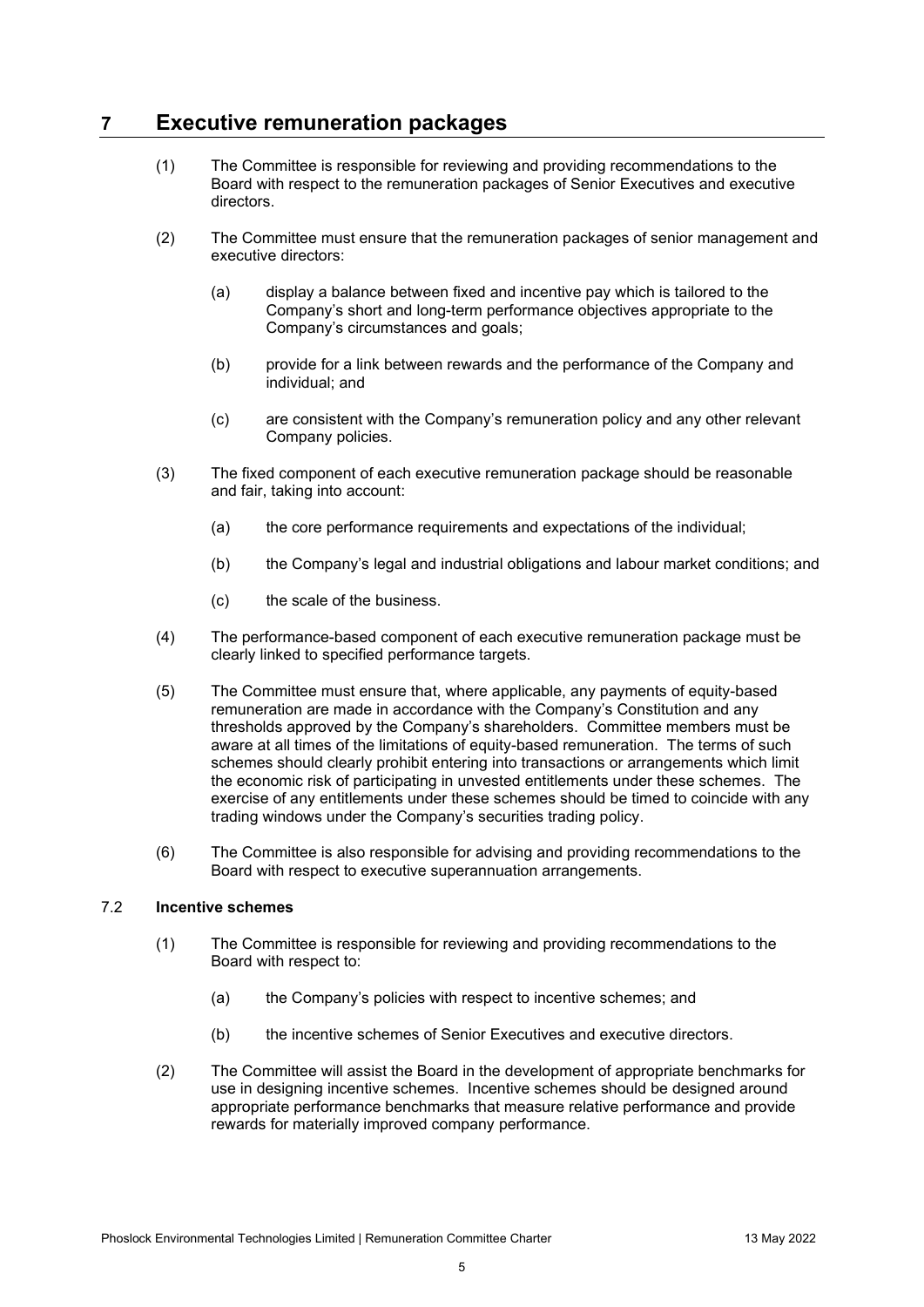#### 7.3 **Non-executive remuneration**

- (1) Subject to compliance with clause 5.4*,* the Committee is responsible for providing advice to the Board with respect to non-executive directors' remuneration.
- (2) The remuneration packages of non-executive directors should generally be fee based and the Committee must ensure that:
	- (a) there is a clear distinction between the structure of non-executive directors' and executive directors' remuneration; and
	- (b) non-executive directors do not:
		- (i) participate in remuneration schemes designed for executive directors; or
		- (ii) receive performance rights, options, bonus payments or retirement benefits other than statutory superannuation without the approval of the Company's shareholders.

#### 7.4 **Recruitment, retention and termination policies**

The Committee must review and make recommendations to the Board on the Company's remuneration, recruitment, retention and termination policies and procedures for senior executives.

#### 7.5 **Termination payments**

- (1) The Committee is responsible for providing advice and recommendations to the Board on the Company's termination and redundancy polices and the payments made to outgoing directors and Senior Executives. The Committee should ensure that termination payments:
	- (a) are fair to the individual and the Company;
	- (b) do not reward failure or misconduct; and
	- (c) comply with the requirements of the *Corporations Act 2001* (Cth).
- (2) Applicable termination payments must be agreed in advance and must contain clearly defined provisions regarding the consequences of early termination. The termination payments of the Company's Chief Executive Officer must always be agreed in advance. Agreements should clearly articulate performance expectations. Further, in providing advice and recommendations to the Board, the Committee should also consider the consequences of an appointment not being successful, and the costs and other impacts of early termination.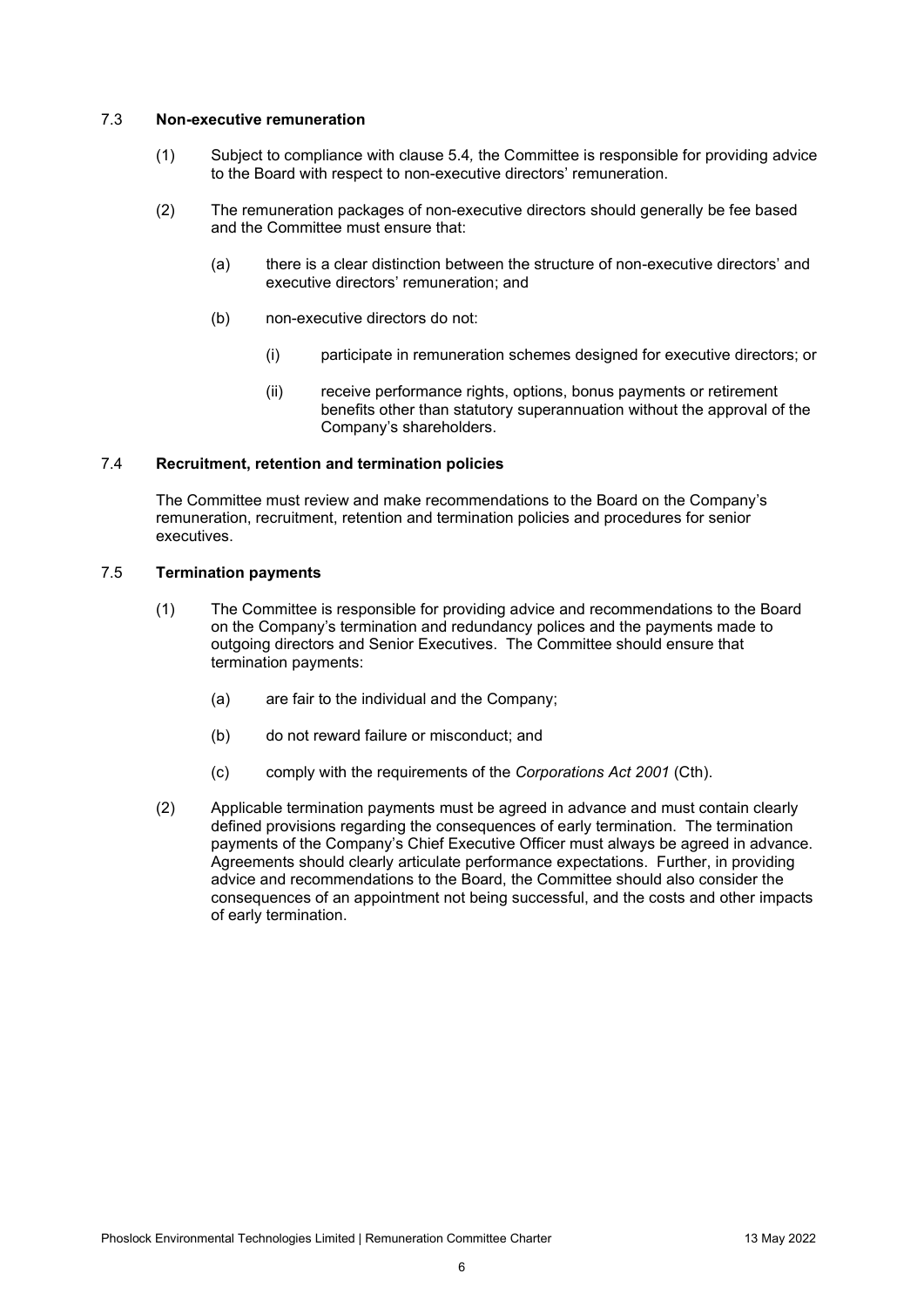## **8 Access to adequate internal or external resources**

- 8.1 The Committee has the authority to seek any information it requires from any employee of the Company and all employees must comply with such requests.
- 8.2 The Committee may seek advice from individuals on remuneration policies and practices, but no individual should be directly involved in deciding his/her own remuneration.
- 8.3 The Committee may take such independent legal, financial, remuneration or other advice as it considers necessary.
- 8.4 The Committee should understand the Company's structure and operations and key developments relevant to the Committee and may receive periodic presentations from subject matter experts to assist in achieving such an understanding.

### **9 Reporting**

### 9.1 **Reporting to the Board**

- (1) The Committee must report to the Board at the first Board meeting subsequent to each Committee meeting regarding the proceedings of each Committee meeting, the outcomes of the Committee's reviews and recommendations and any other relevant issues. Such reports must include detailed disclosure of executive remuneration polices which are subject to an advisory vote by shareholders.
- (2) In complying with the 'Two-Strikes Rule', the Committee must provide guidance to the Board on remuneration strategy, particularly where there has been a 'first strike' against the Company's remuneration report upon being put to a meeting of shareholders.

### 9.2 **Annual report**

- (1) The Committee must provide the Board with advice and recommendations regarding the appropriate material and disclosures to be included in the corporate governance section of the Company's annual report which relates to the Company's remuneration policies and procedures, information concerning the directors and the performance evaluation of the Board and senior executives.
- (2) The following material or a clear cross-reference to the location of the material should be included in the corporate governance statement in the Company's annual report:
	- (a) the names of the members of the Committee and their attendance at meetings of the Committee;
	- (b) the existence and terms of any schemes for retirement benefits, other than superannuation, for non-executive directors; and
	- (c) an explanation for the departures from the Recommendations.

### **10 Committee's performance evaluation**

- 10.1 The Committee will review its performance from time to time and whenever there are major changes to the management of the Company.
- 10.2 The performance evaluation will have regard to the extent to which the Company has met its responsibilities in terms of this Charter.